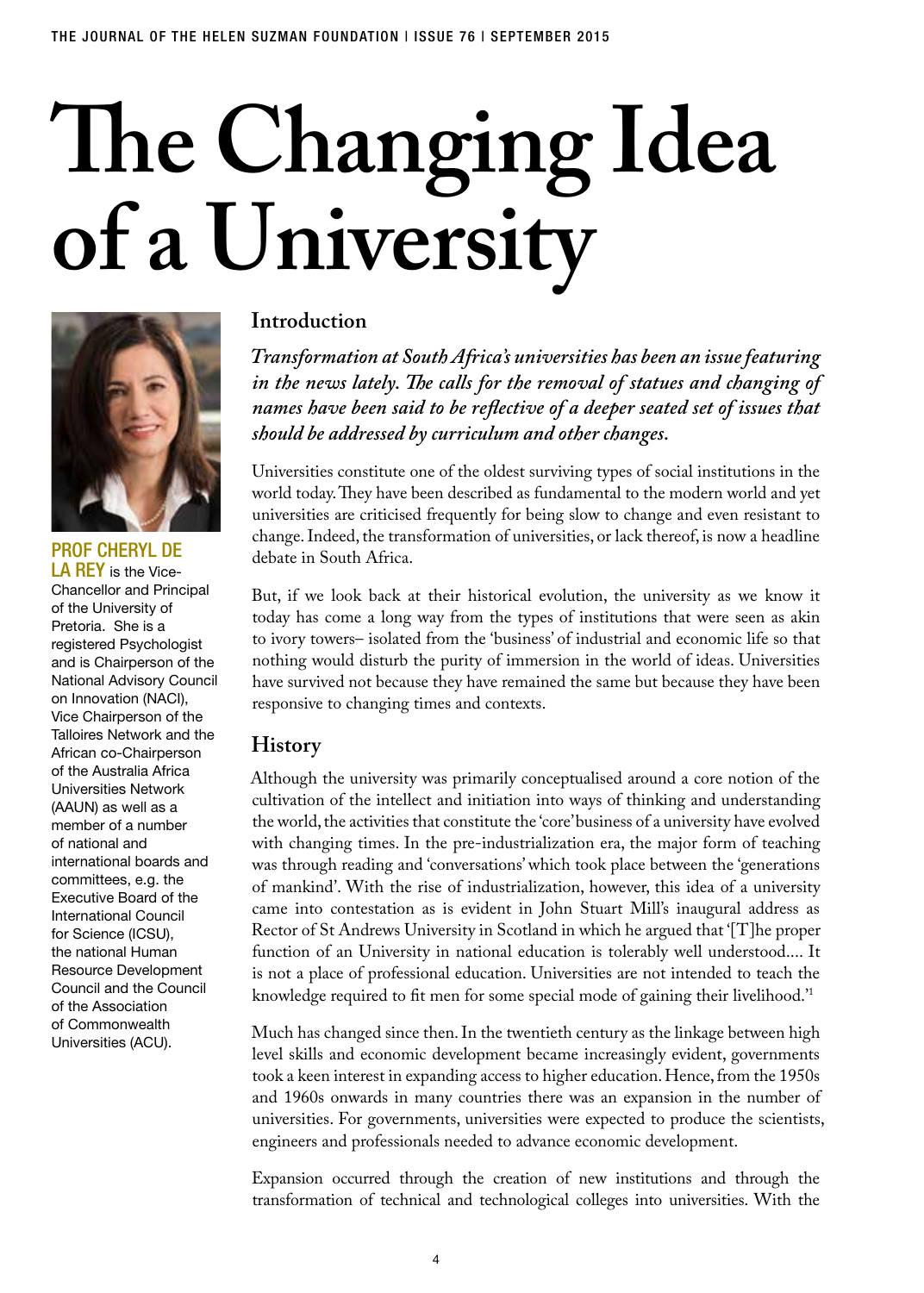increase in the number of universities there was a dramatic growth in the proportion of students enrolled in higher education. By the year 2000, 100 million students were enrolled in higher education globally whereas at the turn of the 20th century it was only 500 000. Much of the expansion was in the form of increased enrolments in vocational and professional programmes which were viewed as having direct relevance to the individual's ability to be employed and also to national economic growth.

It is worth noting that in many parts of the world, universities were mostly teachingfocussed institutions with research as we know it today becoming a major focus of the academic mission in the twentieth century only. It was the twentieth century that really brought to the fore the notion of the research university. What is often referred to as the *Von Humbolt model* was based on the principle of unity of research and teaching as opposed to research being conducted in separate institutes that do not have the responsibility of educating young scholars.

By the late 1990s, being an excellent teaching and research university was no longer deemed sufficient. New conceptualizations of the role of universities were under debate. It was no longer a matter of universities just producing the right number of professionals for the economy: the debate had moved to arguments about the wider societal contribution of universities and the relevance of university teaching and research. This debate gave rise to concepts such as

*The Dearing Report spelled out a very different idea of higher education – one in which 'relevance', 'utility', 'social inclusion' and 'accountability to a wider public' seemed to predominate.* 

the 'entrepreneurial university', the 'engaged university' and the idea of universities being part of a triple helix relationship with industry and government. In the UK there was *the Dearing Report*<sup>2</sup> that referred to '... a new compact involving institutions and their staff, students, government, employers and society in general'. *The Dearing Report* spelled out a very different idea of higher education – one in which 'relevance', 'utility', 'social inclusion' and 'accountability to a wider public' seemed to predominate.

The changes in the core mission of universities - initially teaching, then teaching and research and, more recently, community engagement, entrepreneurship and innovation - show that there is no universal and timeless essence in the nature of universities. Instead universities' missions change with changing times and context. As Richard Pring noted, universities are 'part of a wider network of social and educational institutions and this network will constantly be changing in recognition of or in response to changing economic and social factors'3 . The contemporary international higher education landscape is shaped by a diversity of institutions named as universities. Some are dedicated almost entirely to professional and vocational education and training; others continue the tradition of intellectual pursuit organised by disciplines. In many universities old traditions based on the pursuit of truth and critical inquiry sit alongside the new, which are shaped by professional bodies that focus on competencies, customer relations and client services.

# **Universities in South Africa**

The debate about transformation in South African universities can be viewed as part of a long trajectory of debate about the nature of universities as social institutions. Whilst much of the focus is on race and the symbolic legacies of South Africa's colonial and apartheid past, there is a deeper issue about the identity and role of a university in South Africa today and in the future.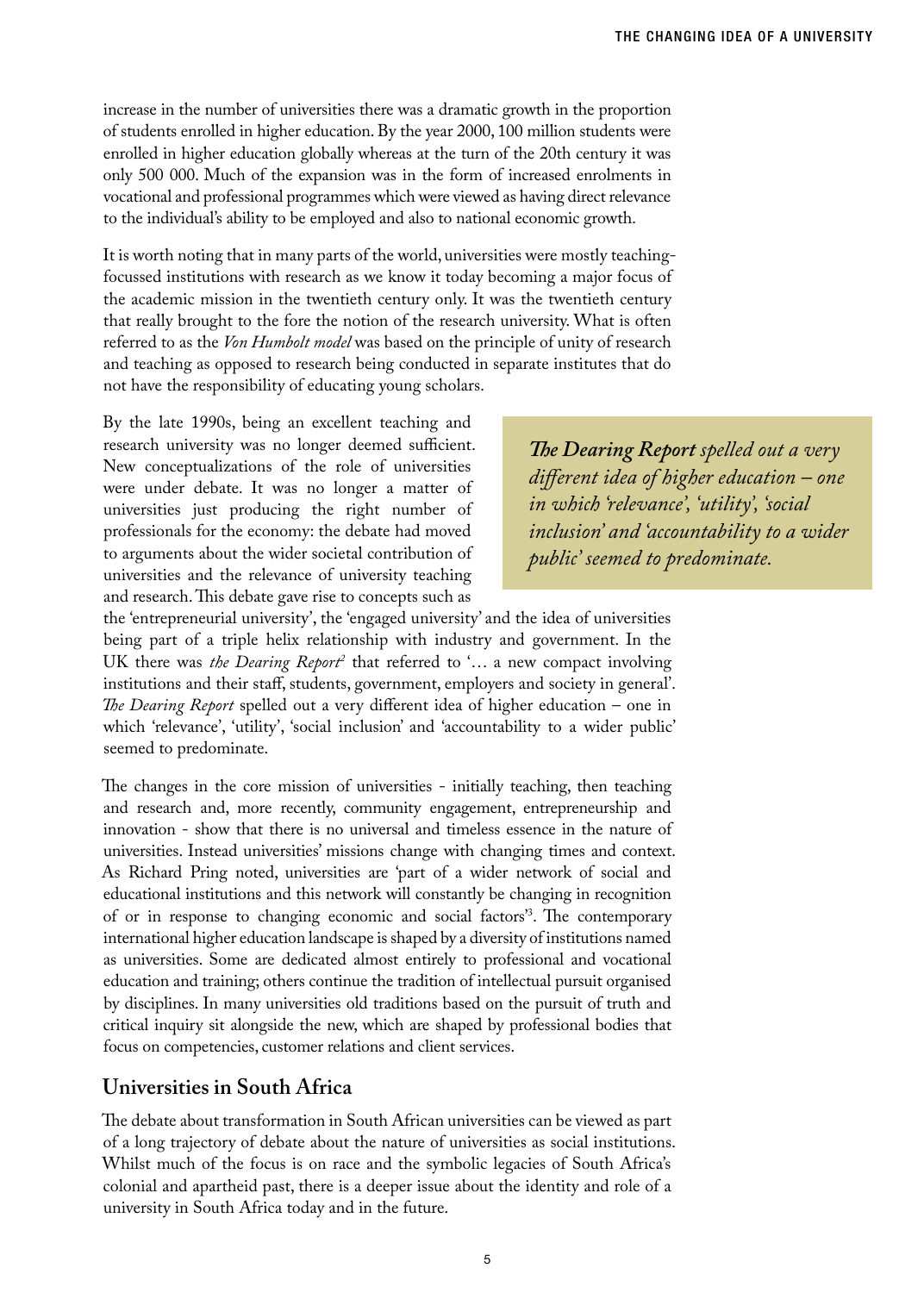*What are universities for?* is the title of a 2008 report by Geoffrey Boulton and Colin Lucas in which they point out that almost universally the world has adopted a model of universities based on John Newman's and Wilhelm von Humbolt's principles and that this model has been a key factor in the development of the modern Western world.<sup>4</sup>

*It is unequivocal in linking the purpose of universities to national development and it points to three main functions for universities: high level skills, knowledge production and application, and providing opportunities for social mobility and strengthening equity, social justice and democracy.*

The question asked by Boulton and Lucas, 'What are universities for?' is one that is pertinent to the role of universities in a transforming South African society. The National Development Plan (NDP) envisions by 2030 'an expanding higher education sector that can contribute to rising incomes, higher productivity and the shift to a more knowledge- intensive economy'5 . It is unequivocal in linking the purpose of universities to national development and it points to three main functions for universities: high level skills, knowledge production and application, and providing opportunities for social mobility and strengthening equity, social justice and democracy.6

Internationally there is a growing literature that poses questions about the future of universities with some suggesting that there is a fundamental change or revolutionary change ahead of us. Four features are prominent in these debates:

- the impact of globalisation;
- cross-institutional collaboration and networks;
- the changing nature of the academic job;
- and the impact of technology, specifically Massive Open Online Courses (MOOCs).

What we must acknowledge is that the idea of a university is not uniform; instead it is becoming more diverse. Decades ago Clark Kerr used the term multiversity to describe what universities in the US had become: pluralistic institutions combining various functions and playing multiple roles.7 Kerr referred not only to a diverse university system but also to single institutions performing various roles. 'The university is so many things to so many people that it must, of necessity, be partially at war with itself', said Kerr.<sup>8</sup>

With respect to the multiple roles of universities, Manuel Castells in a seminar series in South Africa noted that universities also produce and reproduce values, and select and socialise elites in a society.<sup>9</sup> This could be said to be an implicit role of universities, conveyed in curricula: the how and what we teach, the how and what we choose to research and the sum of what makes up an institutional culture.

Boulton and Lucas have pointed out that the 'western' university as evolved from Newman and Humbolt's principles has been so successful that it is a model that is applied almost universally.10 In a society like South Africa, still in the process of transitioning from an apartheid past with universities predominantly modelled on the 'western university' it is perhaps unsurprising that universities have become sites of contestation over values and ideologies. The idea of an African university transformed from its colonial and, in the case of South Africa, its apartheid past, is being debated widely, including at events such as the recent African Summit on Higher Education in Dakar.